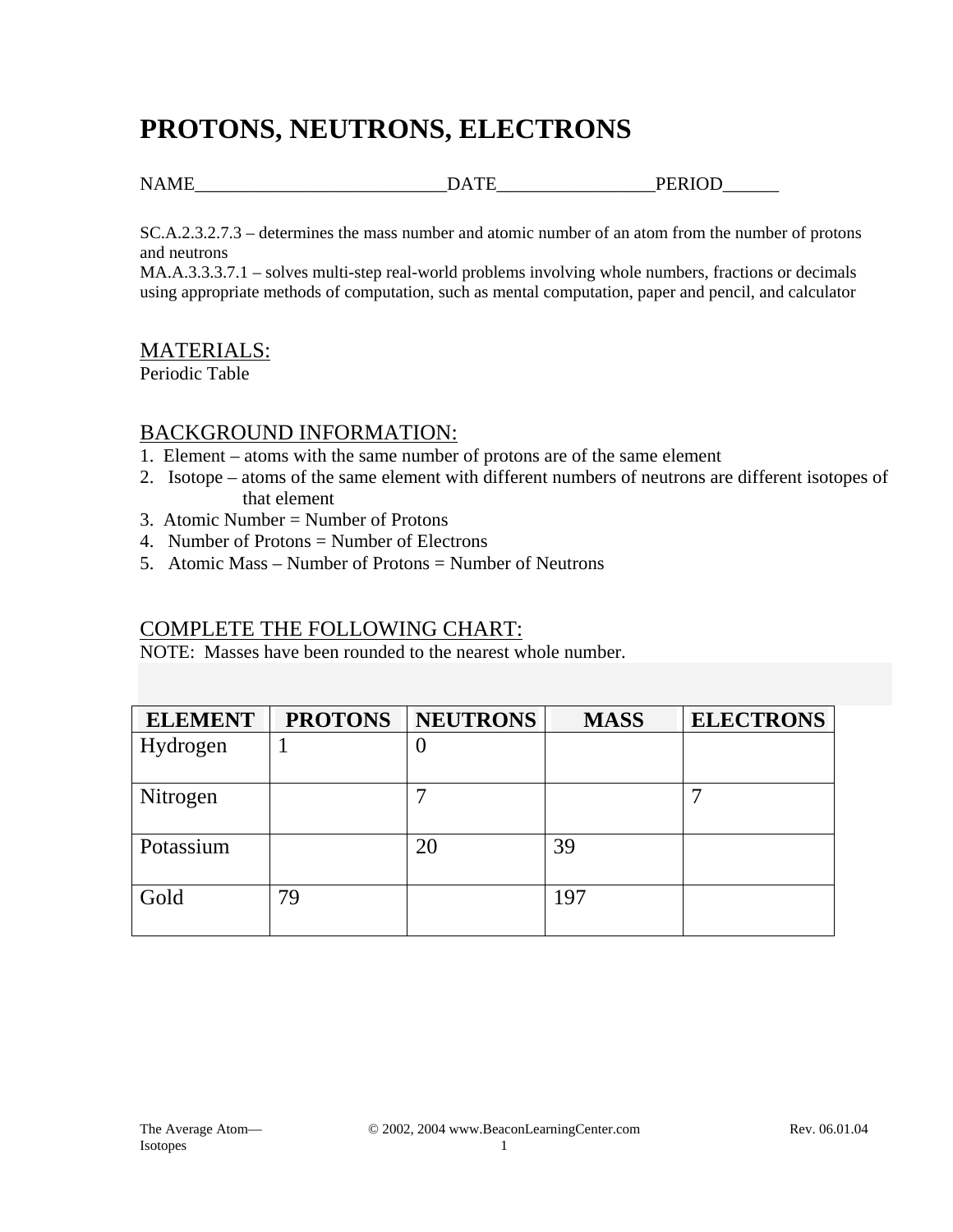# **PROTONS, NEUTRONS, ELECTRONS Page 2**

### ISOTOPE OR DIFFERENT ATOM:

Determine if the following atoms are isotopes or different atoms.

- 1. Atom A has 8 protons and 9 neutrons. Atom D has 8 protons and 10 neutrons.
- 2. Atom E has 10 protons and 9 neutrons. Atom G has 12 protons and 9 neutrons.
- 3. Atom J has an atomic number of 4 and 6 neutrons. Atom L has 4 protons and 9 neutrons.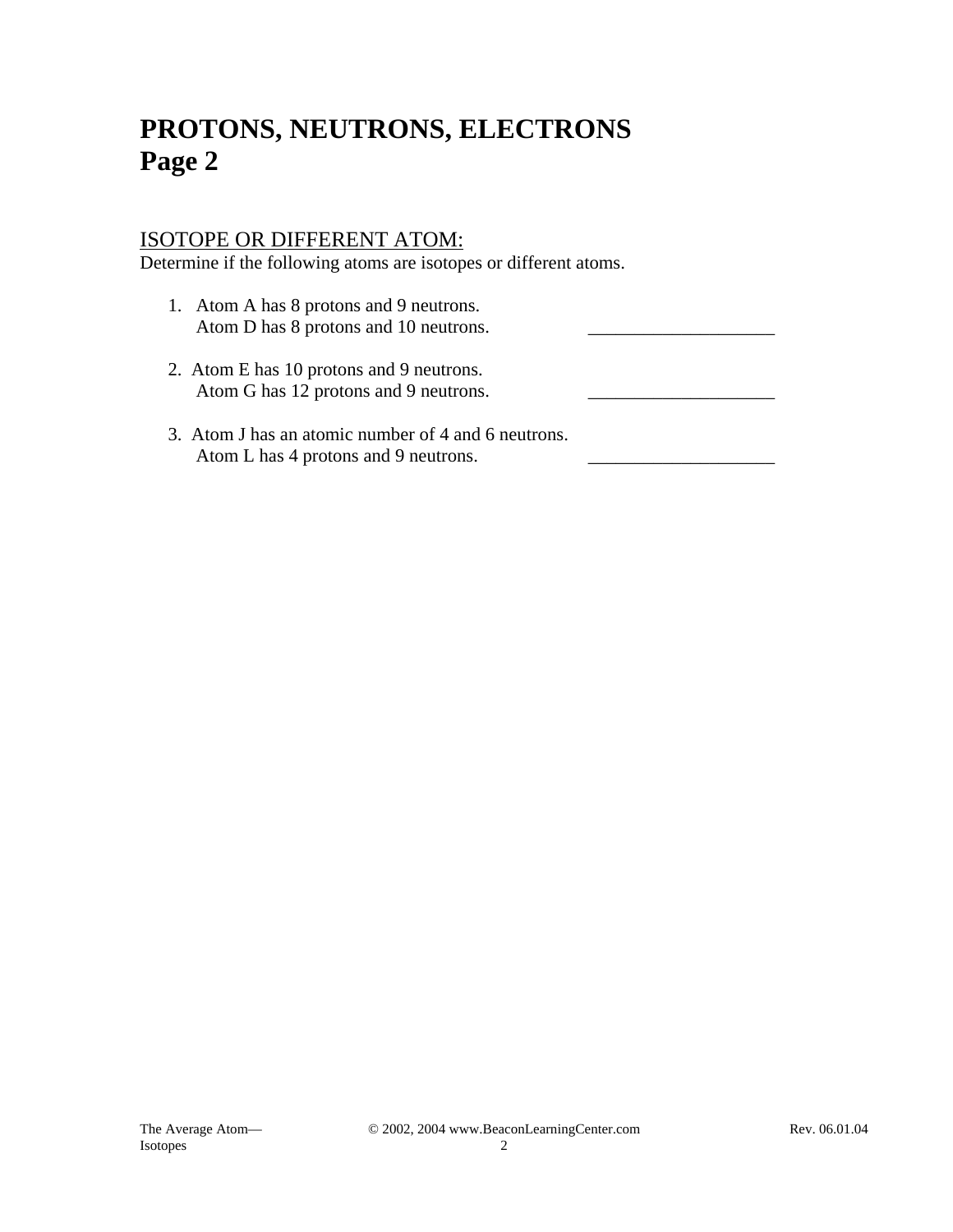# **PROTONS, NEUTRONS, ELECTRONS**

## NAME **TEACHER COPY** DATE\_\_\_\_\_\_\_\_\_\_\_\_\_\_\_\_\_PERIOD\_\_\_\_\_\_

SC.A.2.3.2.7.3 – determines the mass number and atomic number of an atom from the number of protons and neutrons

MA.A.3.3.3.7.1 – solves multi-step real-world problems involving whole numbers, fractions or decimals using appropriate methods of computation, such as mental computation, paper and pencil, and calculator

## MATERIALS:

Periodic Table

### BACKGROUND INFORMATION:

- 1. Element—atoms with the same number of protons are of the same element
- 2. Isotope—atoms of the same element with different numbers of neutrons are different isotopes of that element
- 3. Atomic Number = Number of Protons
- 4. Number of Protons = Number of Electrons
- 5. Atomic Mass Number of Protons = Number of Neutrons

### COMPLETE THE FOLLOWING CHART:

NOTE: Masses have been rounded to the nearest whole number.

| <b>ELEMENT</b> | <b>PROTONS</b> | <b>NEUTRONS</b> | <b>MASS</b> | <b>ELECTRONS</b> |
|----------------|----------------|-----------------|-------------|------------------|
| Hydrogen       |                | U               |             |                  |
| Nitrogen       |                |                 | <u> 14</u>  |                  |
| Potassium      | 19             | 20              | 39          | 19               |
| Gold           | 79             | 118             | 197         | 79               |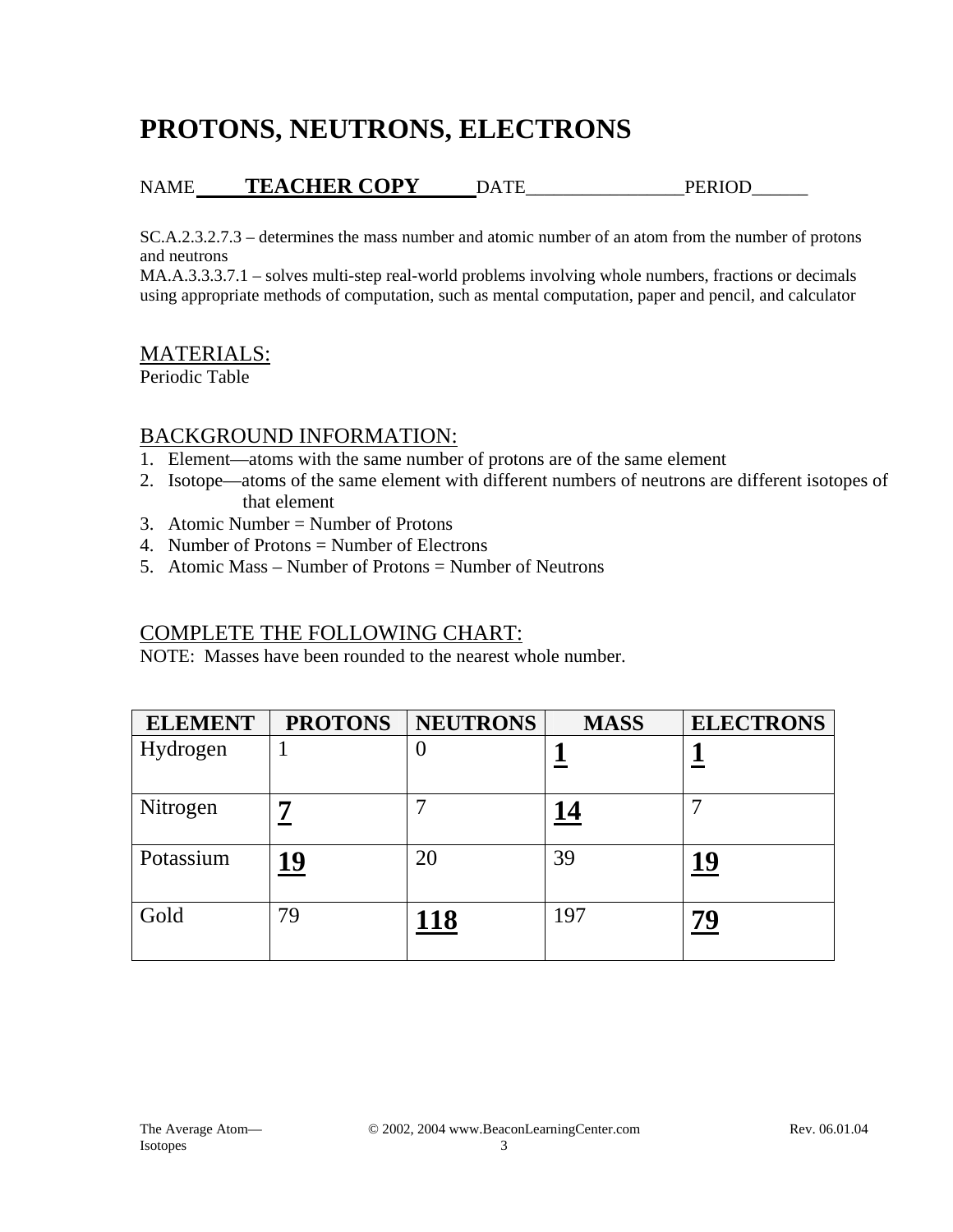# **PROTONS, NEUTRONS, ELECTRONS—Teacher Copy Page 2**

### ISOTOPE OR DIFFERENT ATOM:

Determine if the following atoms are isotopes or different atoms.

- 1. Atom A has 8 protons and 9 neutrons. Atom D has 8 protons and 10 neutrons. **ISOTOPE**
- 2. Atom E has 10 protons and 9 neutrons. Atom G has 12 protons and 9 neutrons. **DIFFERENT**
- 3. Atom J has an atomic number of 4 and 6 neutrons. Atom L has 4 protons and 9 neutrons. **ISOTOPE**

Isotopes 4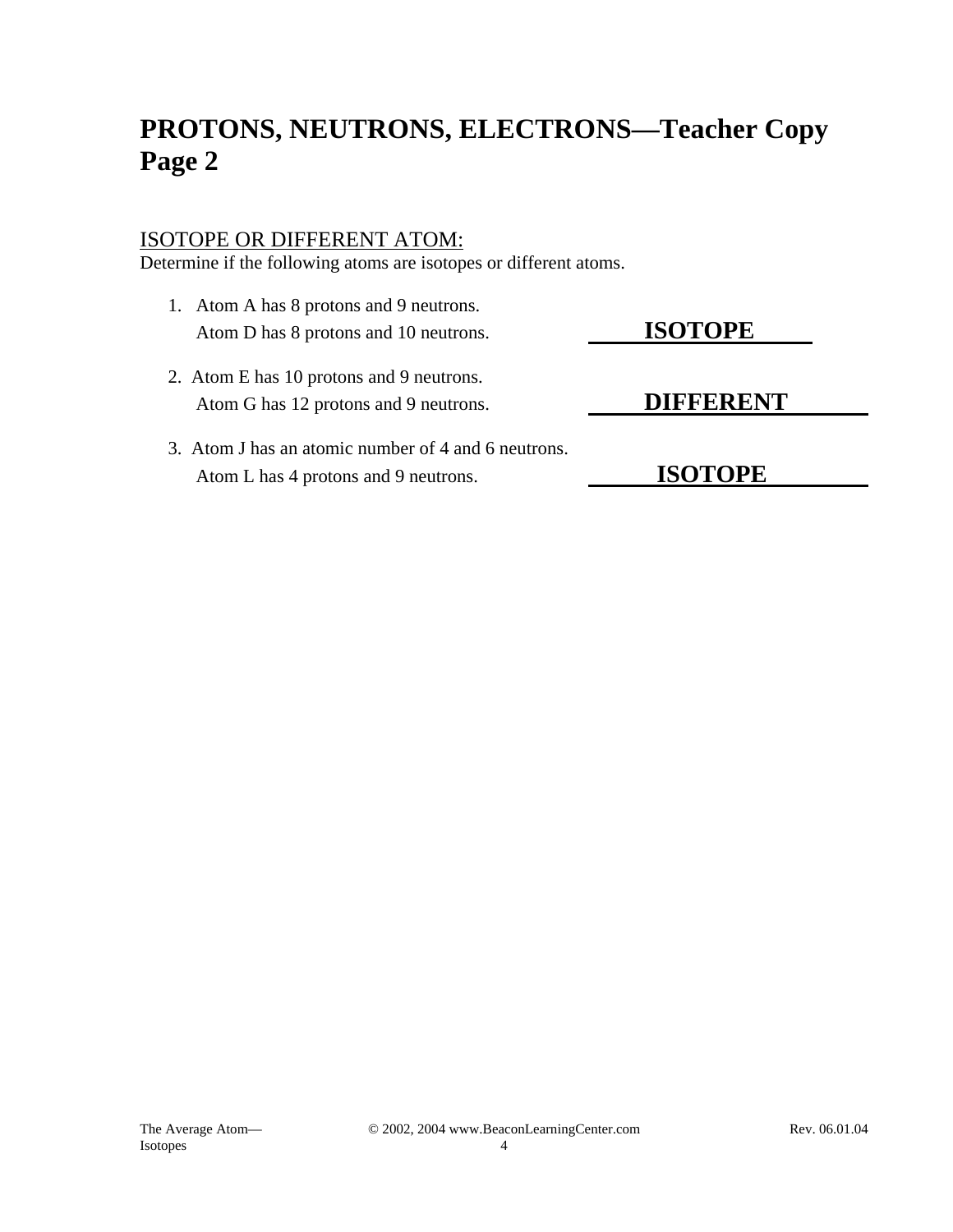# **ATOMS—KWL CHART**

NAME\_\_\_\_\_\_\_\_\_\_\_\_\_\_\_\_\_\_\_\_\_\_\_\_\_\_\_DATE\_\_\_\_\_\_\_\_\_\_\_\_\_\_\_\_\_PERIOD\_\_\_\_\_\_

SC.A.2.3.2.7.3 – determines the mass number and atomic number of an atom from the number of protons and neutrons

| $\mathbf K$                                                            | W                                                                              | L                   |  |
|------------------------------------------------------------------------|--------------------------------------------------------------------------------|---------------------|--|
| What do you <b>KNOW</b> ?                                              | What do you WANT                                                               | What did you LEARN? |  |
|                                                                        | to know?                                                                       |                     |  |
| 1. From the periodic table – what number equals the number of protons? |                                                                                |                     |  |
|                                                                        |                                                                                |                     |  |
|                                                                        |                                                                                |                     |  |
|                                                                        |                                                                                |                     |  |
|                                                                        |                                                                                |                     |  |
|                                                                        |                                                                                |                     |  |
|                                                                        | 2. From the periodic table $-$ how is the mass of a "regular" atom determined? |                     |  |
|                                                                        |                                                                                |                     |  |
|                                                                        |                                                                                |                     |  |
|                                                                        |                                                                                |                     |  |
|                                                                        |                                                                                |                     |  |
|                                                                        |                                                                                |                     |  |
| 3. Define isotope.                                                     |                                                                                |                     |  |
|                                                                        |                                                                                |                     |  |
|                                                                        |                                                                                |                     |  |
|                                                                        |                                                                                |                     |  |
|                                                                        |                                                                                |                     |  |
|                                                                        |                                                                                |                     |  |
| 4. Why are the masses on the periodic table decimal numbers?           |                                                                                |                     |  |
|                                                                        |                                                                                |                     |  |
|                                                                        |                                                                                |                     |  |
|                                                                        |                                                                                |                     |  |
|                                                                        |                                                                                |                     |  |
|                                                                        |                                                                                |                     |  |
|                                                                        |                                                                                |                     |  |
|                                                                        |                                                                                |                     |  |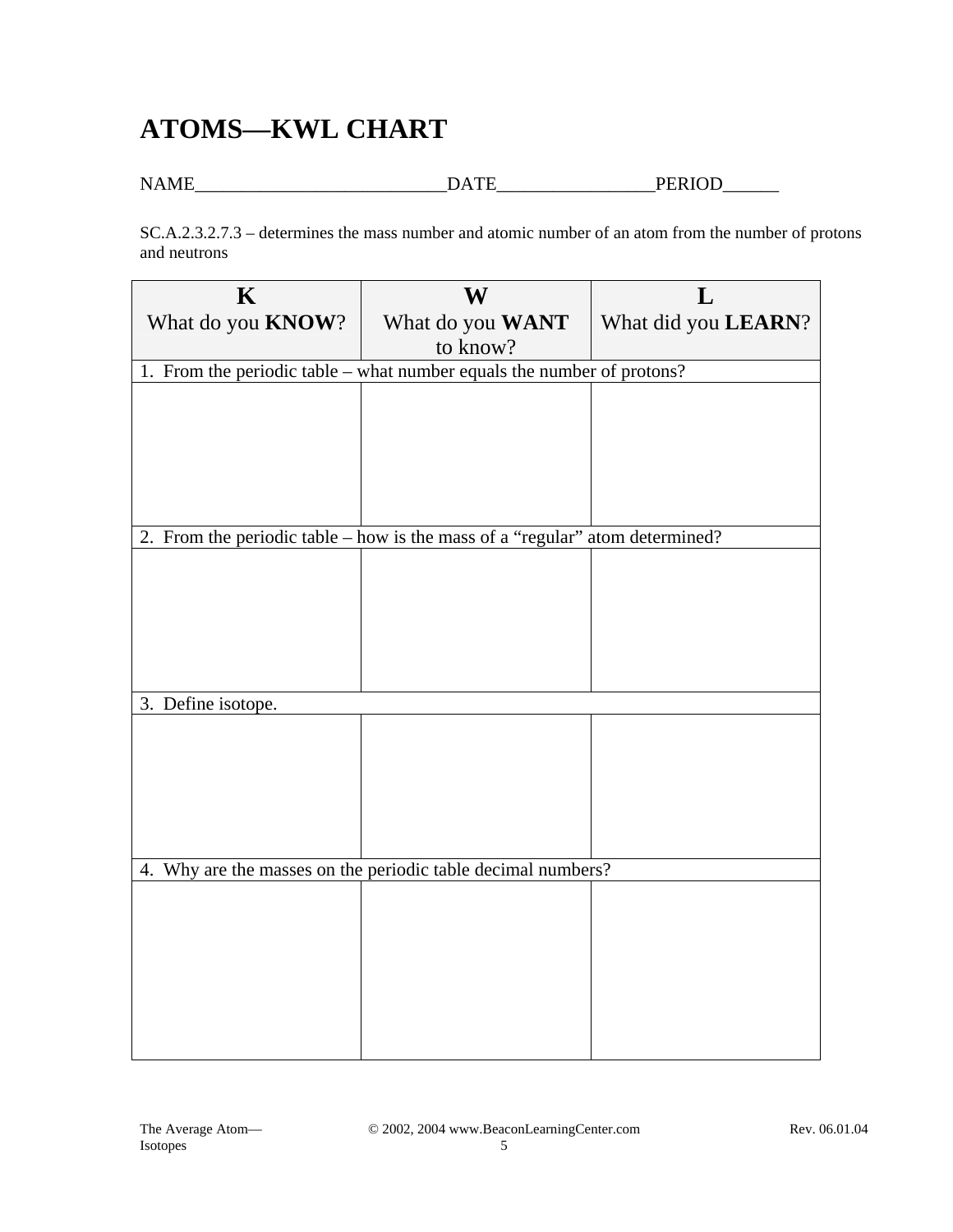## **ATOMS—KWL CHART**

## NAME **TEACHER COPY** DATE\_\_\_\_\_\_\_\_\_\_\_\_\_\_\_\_\_PERIOD\_\_\_\_\_\_

SC.A.2.3.2.7.3 – determines the mass number and atomic number of an atom from the number of protons and neutrons

| $\bf K$                                                                | W                                                                            | L                           |  |
|------------------------------------------------------------------------|------------------------------------------------------------------------------|-----------------------------|--|
| What do you <b>KNOW</b> ?                                              | What do you WANT                                                             | What did you <b>LEARN</b> ? |  |
|                                                                        | to know?                                                                     |                             |  |
| 1. From the periodic table – what number equals the number of protons? |                                                                              |                             |  |
| <b>ATOMIC NUMBER</b>                                                   |                                                                              |                             |  |
|                                                                        | 2. From the periodic table – how is the mass of a "regular" atom determined? |                             |  |
|                                                                        |                                                                              |                             |  |
| <b>PROTONS+</b>                                                        |                                                                              |                             |  |
| <b>NEUTRONS =</b>                                                      |                                                                              |                             |  |
| <b>ATOMIC MASS</b>                                                     |                                                                              |                             |  |
| 3. Define isotope.                                                     |                                                                              |                             |  |
| <b>ATOM OF AN</b><br><b>ELEMENT THAT</b>                               |                                                                              |                             |  |
| <b>HAS THE SAME</b>                                                    |                                                                              |                             |  |
| <b>NUMBER OF</b>                                                       |                                                                              |                             |  |
| <b>PROTONS AS</b>                                                      |                                                                              |                             |  |
| <b>ANOTHER ATOM</b>                                                    |                                                                              |                             |  |
| <b>OF THE SAME</b>                                                     |                                                                              |                             |  |
| <b>ELEMENT BUT A</b>                                                   |                                                                              |                             |  |
| <b>DIFFERENT</b><br><b>NUMBER OF</b>                                   |                                                                              |                             |  |
| NEUTRONS.                                                              |                                                                              |                             |  |
|                                                                        |                                                                              |                             |  |
| 4. Why are the masses on the periodic table decimal numbers?           |                                                                              |                             |  |
| <b>AVERAGE OF ALL</b><br><b>THE ISOTOPES OF</b><br><b>THAT ELEMENT</b> |                                                                              |                             |  |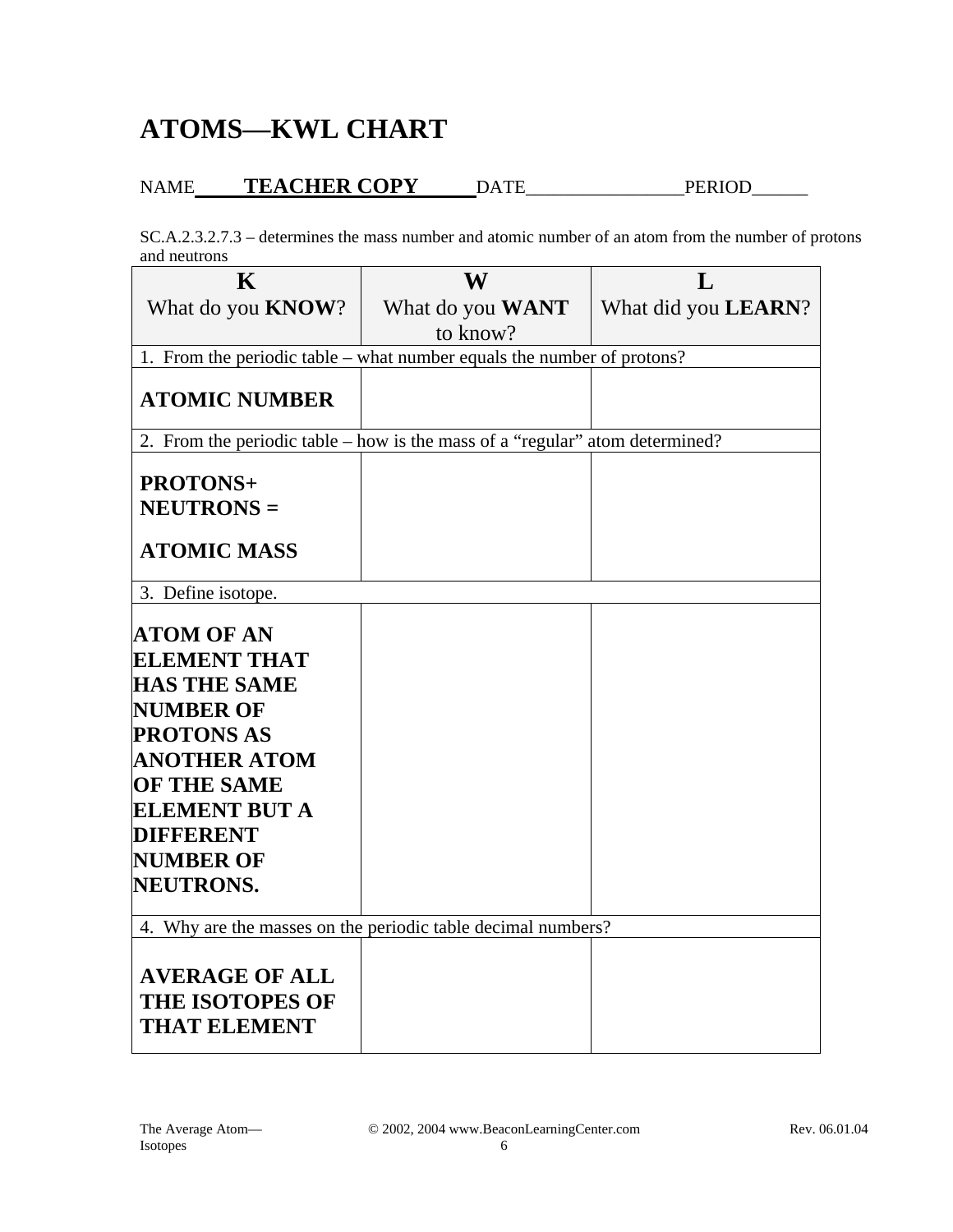# **ISOTOPES RUBRIC**

NAME\_\_\_\_\_\_\_\_\_\_\_\_\_\_\_\_\_\_\_\_\_\_\_\_\_\_\_DATE\_\_\_\_\_\_\_\_\_\_\_\_\_\_\_\_\_PERIOD\_\_\_\_\_\_

SC.A.2.3.2.7.3 – determines the mass number and atomic number of an atom from the number of protons and neutrons

SC.H.3.3.1.7.2 – uses appropriate procedures for safety in the classroom, home and community MA.B.4.3.2.7.2 – measures accurately with the measurement tools to the specified degree of accuracy for the task and in keeping with the precision of the measurement tool

| Category                              | 4                                                                                                           | 3                                                                                                                      | $\overline{2}$                                                                                                                   |                                                                                                                                                |
|---------------------------------------|-------------------------------------------------------------------------------------------------------------|------------------------------------------------------------------------------------------------------------------------|----------------------------------------------------------------------------------------------------------------------------------|------------------------------------------------------------------------------------------------------------------------------------------------|
| <b>ATOMIC</b><br><b>NUMBER</b>        | Identifies the atomic<br>number as being the<br>same number as the<br>number of protons.                    |                                                                                                                        |                                                                                                                                  | With help identifies<br>the atomic number as<br>being the same<br>number as the number<br>of protons.                                          |
| <b>MASS</b><br><b>NUMBER</b>          | Identifies the mass<br>number as being the<br>number protons $+$ the<br>number of neutrons.                 |                                                                                                                        |                                                                                                                                  | With help identifies<br>the mass number as<br>being the number<br>$protons + the number$<br>of neutrons.                                       |
| <b>USE OF LAB</b><br><b>EQUIPMENT</b> | Lab equipment<br>used with little or<br>no direction from<br>teacher.                                       | Lab equipment<br>used effectively<br>with some extra<br>direction from<br>teacher.                                     | Lab equipment<br>used effectively,<br>but with guidance<br>from teacher.                                                         | Struggles with<br>directions for<br>using lab<br>equipment.                                                                                    |
| <b>LAB</b><br><b>SAFETY</b>           | All safety rules in the<br>lab are followed.                                                                |                                                                                                                        |                                                                                                                                  | One or more safety<br>rules are not<br>followed.                                                                                               |
| <b>MEASUREMENT</b>                    | Measurements<br>made with little or<br>no direction from<br>teacher.                                        | Measurements<br>made with some<br>extra direction<br>from teacher.                                                     | Measurements<br>made effectively,<br>but with guidance<br>from teacher.                                                          | Struggles with<br>directions for<br>completing<br>measurements.                                                                                |
| <b>GOAL 3: #3</b>                     | The student<br>accurately uses<br>numeric operations<br>to complete mass<br>averages.                       |                                                                                                                        |                                                                                                                                  | The student shows<br>minimal accuracy in<br>the use of numeric<br>operations and is<br>unable to complete<br>the mass averages.                |
| <b>GOAL 3: #8</b>                     | The student<br>completes all tasks<br>and<br>works/communicates<br>effectively with other<br>class members. | The student<br>completes most<br>important tasks and<br>works/communicates<br>effectively with other<br>class members. | The student<br>completes some of<br>the important tasks<br>and<br>works/communicates<br>effectively with other<br>class members. | The student shows<br>minimal<br>understanding of the<br>tasks and is unable to<br>work/communicate<br>effectively with other<br>class members. |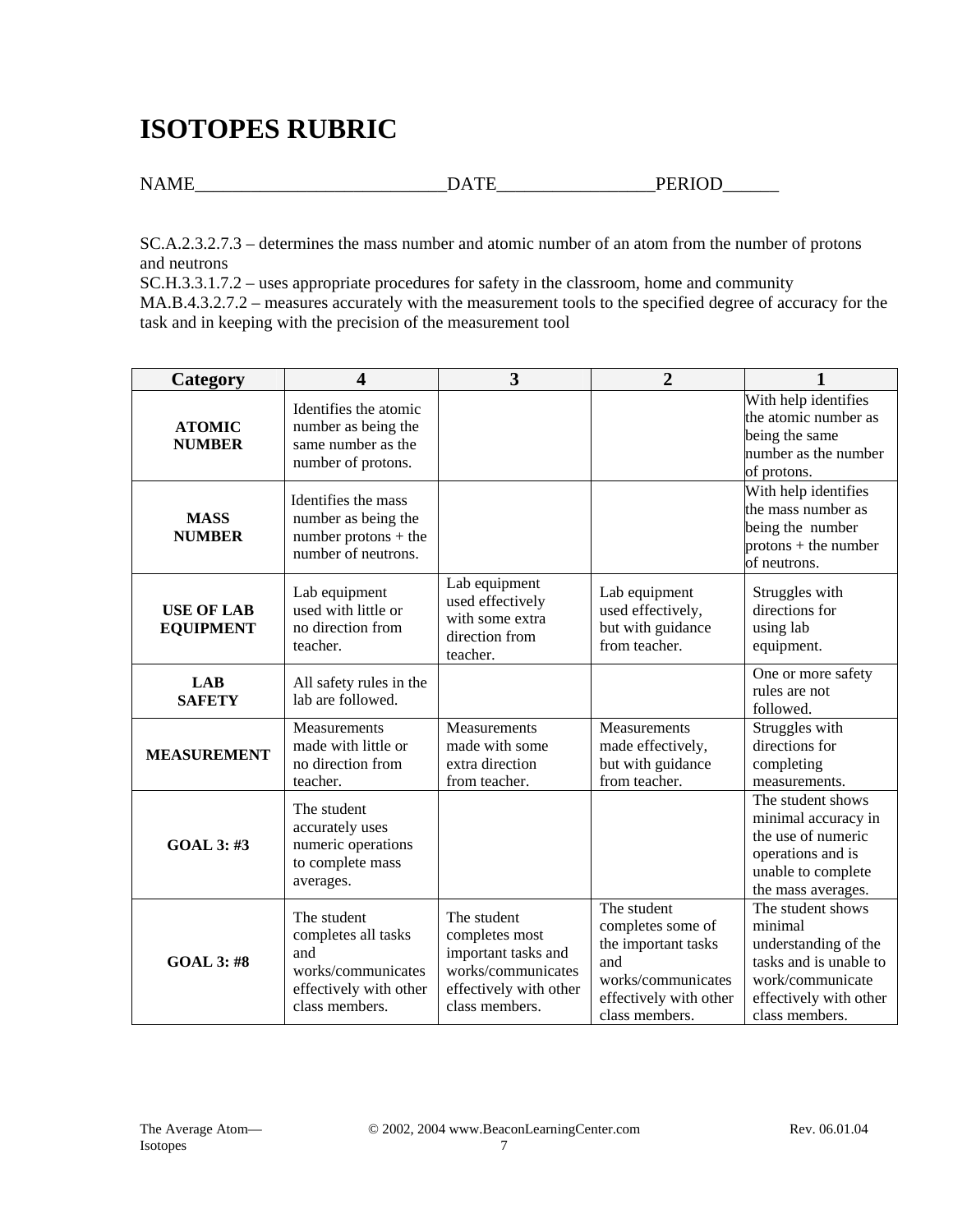# **ISOTOPES MODEL LAB**

NAME\_\_\_\_\_\_\_\_\_\_\_\_\_\_\_\_\_\_\_\_\_\_\_\_\_\_\_DATE\_\_\_\_\_\_\_\_\_\_\_\_\_\_\_\_\_PERIOD\_\_\_\_\_\_

SC.H.3.3.1.7.2 – uses appropriate procedures for safety in the classroom, home and community

MA.B.4.3.2.7.2 – measures accurately with the measurement tools to the specified degree of accuracy for the task and in keeping with the precision of the measurement tool

MA.A.3.3.3.7.1 – solves multi-step real-world problems involving whole numbers, fractions or decimals using appropriate methods of computation, such as mental computation, paper and pencil, and calculator

## **OBJECTIVE:**

To construct an isotope model.

## **MATERIALS:**

- 60 dry lima beans (20 small, 20 medium, 20 large)
- sandwich-size Ziploc bag
- balance (triple beam or electronic)

### **PROCEDURE:**

- 1. Count out 50 whole lima beans from the Ziploc bag. Place the others back in the bag.
- 2. Place the 50 lima beans on the platform of the balance and determine the mass to the nearest tenth of a gram.
- 3. Record this mass on your Data Chart. (See below)
- 4. Now find the average mass of these 50 lima beans and record on the Data Chart. Average mass = mass of beans divided by number of beans.
- 5. Remove the 50 lima beans from the platform and divide into three piles. Small, medium, large.
- 6. Select one small bean and place on the platform of the balance. Determine the mass and record on the Data Chart.
- 7. Repeat procedure #6 with a medium size bean and then a large bean.
- 8. Answer Questions # 1 3.
- 9. Look at the three piles of beans and the individual masses for each size bean. Now answer Question #4.
- 10. Place all the lima beans in the Ziploc bag and clean up.

## **DATA CHART:**

| 50 Beans      | $\text{TOTAL MASS} =$ | $AVG. MASS = \_$ |
|---------------|-----------------------|------------------|
| 1 small bean  | $MASS = \_$           |                  |
| 1 medium bean | $\text{MASS} = \_$    |                  |
| 1 large bean  | $MASS =$              |                  |
|               |                       |                  |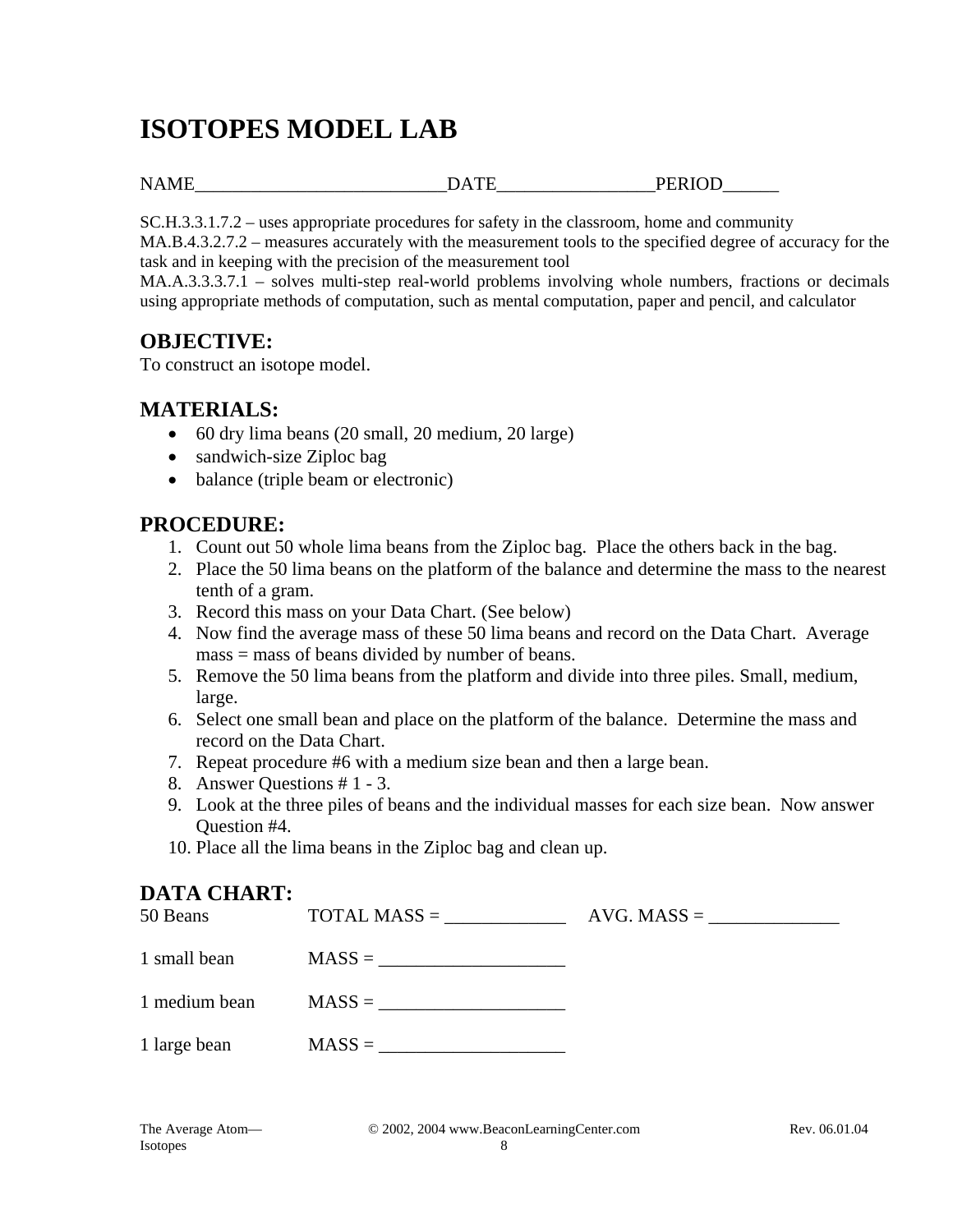## **ISOTOPES MODEL LAB Page 2**

## **QUESTIONS:**

Questions  $1 - 3$  circle the correct answer.

1. How does the mass of the smaller bean compare with the average mass of the 50 beans? EQUAL TO LARGER THAN SMALLER THAN

2. How does the mass of the medium bean compare with the average mass of the 50 beans? EQUAL TO LARGER THAN SMALLER THAN

3. How does the mass of the larger bean compare with the average mass of the 50 beans? EQUAL TO LARGER THAN SMALLER THAN

4. How are the lima beans in this experiment like the isotopes of an element?